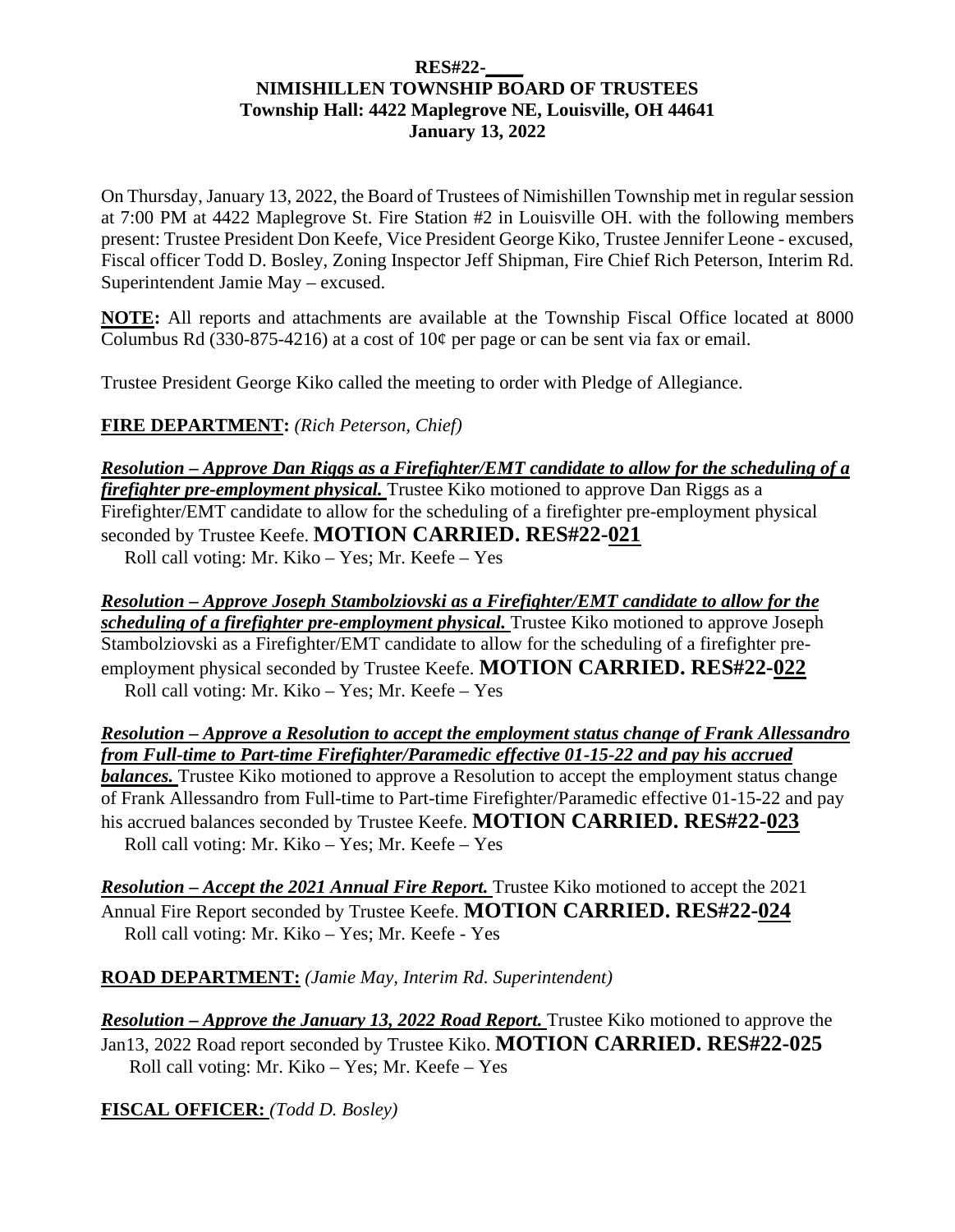*Resolution – Reimburse for 2017-2018 elected officials underpayment: 2017: Michael Lynch - \$1,027.96; Lisa Shafer - \$1,027.96; Todd Bosley - \$1,134.04; Brian Kandel - \$1,541.49. For 2018: George Kiko - \$1,134,04; Jennifer Leone - \$1,134.04; Todd Bosley - \$1,134.04; Brian Kandel - \$1,559.96.* Trustee Kiko motioned to reimburse elected officials underpayments as listed above seconded by Trustee Keefe. **MOTION CARRIED. RES#22-026** Roll call voting: Mr. Kiko – Yes; Mr. Keefe - Yes

*Resolution – Approve the payments listed: Ohio Billing - \$3,175.00; Auditor of State - \$3,121.00; Enviromental MS4 Fee - \$1,200.00; ESO CAD Monitoring Fee - \$1,193.52.* Trustee Kiko motioned to approve payments as listed above seconded by Trustee Keefe. **MOTION CARRIED. RES#22-027**

Roll call voting: Mr. Kiko – Yes; Mr. Keefe – Yes

*Resolution – Approve reimbursement to Jennifer Leone in amount of \$58.00 for mailing charge.*  Trustee Kiko motioned to approve reimbursement to Jennifer Leone in amount of \$58.00 for mailing charge seconded by Trustee Keefe. **MOTION CARRIED. RES#22-028**  Roll call voting: Mr. Kiko – Yes; Mr. Keefe – Yes

**Discussion – 2019-2020 Audit** 

**ZONING:** *(Jeff Shipman, Zoning Inspector)* 

*Resolution – Approve the January 13, 2022 Zoning Report.* Trustee Kiko motioned to accept the January 13, 2022 Zoning report seconded by trustee Keefe. **MOTION CARRIED. RES#22-029** 

Roll call voting: Mr. Kiko – Yes; Mr. Keefe – Yes

*Resolution – Accept the December 2021 Monthly Auditor Report.* Trustee Kiko motioned to accept the 2021 December monthly Auditor report seconded by Trustee Keefe. **MOTION CARRIED. RES#22-030** 

Roll call voting: Mr. Kiko – Yes; Mr. Keefe – Yes

*Resolution – Appoint Jan Brendon to the BZA Board as an alternate starting February 2022.*  Trustee Kiko motioned to appoint Jan Brendon to the BZA Board as an alternate starting in February 2022 seconded by Trustee Keefe. **MOTION CARRIED. RES#22-031**  Roll call voting: Mr. Kiko – Yes; Mr. Keefe - Yes

## **CONCERNS OF CITIZENS:**

1. Sandy Smith – Talked about audit results

**TRUSTEES:** *(George Kiko, Jennifer Leone, Don Keefe)* 

*Resolution – Approve Memorandum of Understanding between Ninishillen Township and Stark Soil and water Conservation District for technical assistance for dry weather screening per MCM3: Illicit discharge detention and elimination, at \$1,000.00 per year. Trustee Kiko approved*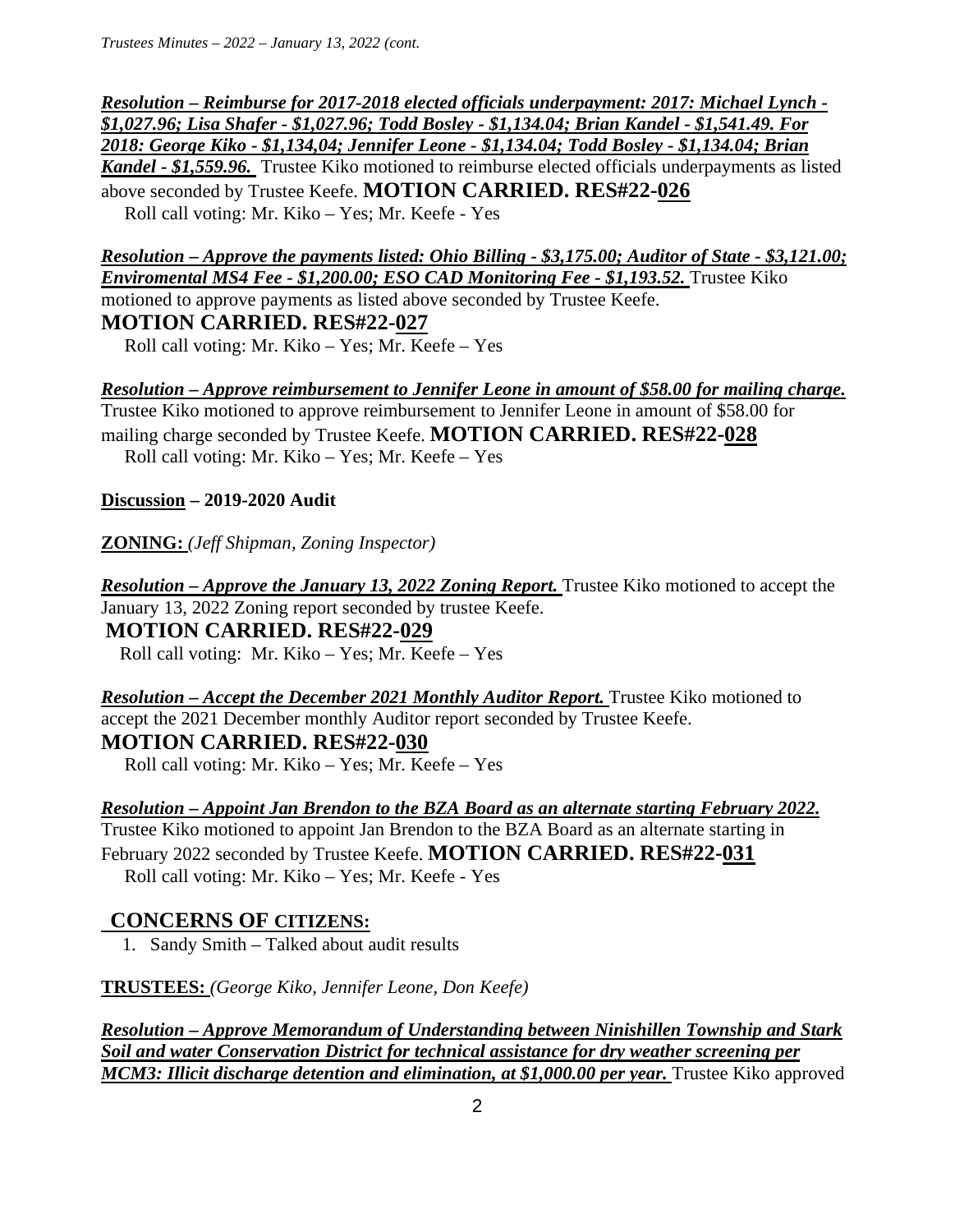Memorandum of Understanding between Nimishillen Township and Stark Soil and Water Conservation District for technical assistance for dry weather screening per MCM3: Illicit discharge detention and elimination, at \$1,000.00 per year seconded by Trustee Keefe.

## **MOTION CARRIED. RES#22-032**

Roll call voting: Mr. Kiko – Yes; Mr. Keefe – Yes

*Resolution – Approve and adopt policy for the consideration of road vacation petitions.* **Trustee** Kiko approved and adopted policy for the consideration of road vacation petitions seconded by Trustee Keefe. **MOTION CARRIED. RES#22-033** 

Roll call voting: Mr. Kiko – Yes; Mr. Keefe – Yes

## **Discussion: Kerzan Zone Change R-1 to R-2, scheduled for next meeting**

*Resolution – Adjourn meeting.* Trustee Kiko motioned to adjourn meeting seconded by Trustee Keefe. **MOTION CARRIED. RES#22-034** 

\_\_\_\_\_\_\_\_\_\_\_\_\_\_\_\_\_\_\_\_\_\_\_\_\_\_\_\_\_\_\_\_\_\_\_\_ \_\_\_\_\_\_\_\_\_\_\_\_\_\_\_\_\_\_\_\_\_\_\_\_\_\_\_\_\_\_\_\_\_\_\_

 $\overline{\phantom{a}}$  , and the contract of the contract of the contract of the contract of the contract of the contract of the contract of the contract of the contract of the contract of the contract of the contract of the contrac

Roll call voting: Mr. Kiko – Yes; Mr. Keefe – Yes

ATTEST: Todd D. Bosley, Fiscal Officer Donald E. Keefe, President

George P. Kiko, Vice President

 $\overline{\phantom{a}}$  , and the contract of the contract of the contract of the contract of the contract of the contract of the contract of the contract of the contract of the contract of the contract of the contract of the contrac Jennifer L. Leone, Trustee Nimishillen Township Board of Trustees

*Minutes-Trustees: Trustees minutes – 2022 January 13,*